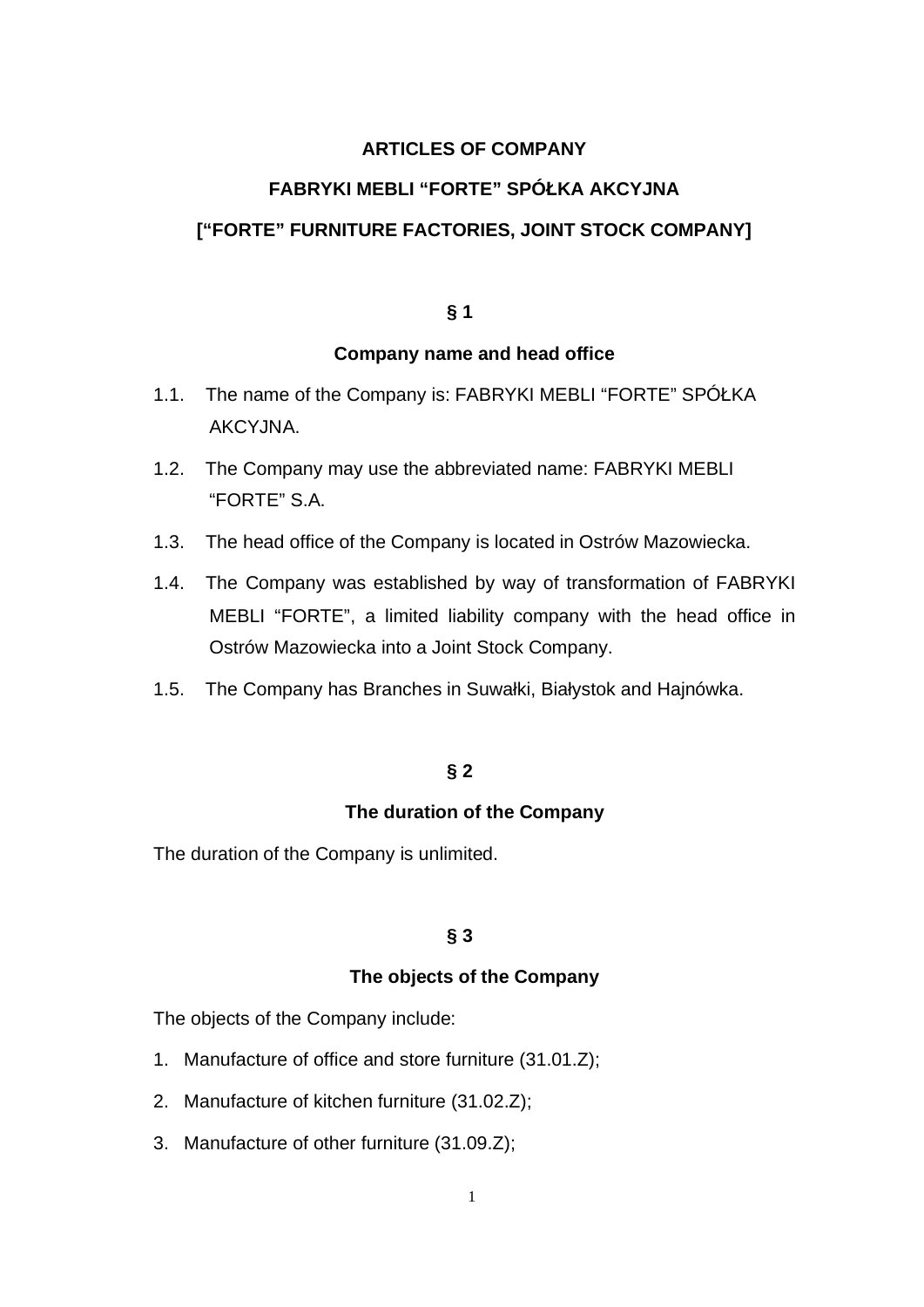- 4. Manufacture of mattresses (31.03.Z);
- 5. Production of sawmill goods (16.10.Z);
	- 6. Production of veneer sheets, boards and plywood (16.21.Z);
	- 7. Manufacture of assembled parquet floors (16.22.Z);
	- 8. Production of joinery and carpentry goods for construction purposes (16.23.Z);
	- 9. Production of wooden containers (16.24.Z);
	- 10. Production of other wooden goods; Production of cork, straw and material used for weaving (16.29.Z);
	- 11. Manufacture of leather clothing (14.11.Z);
	- 12. Manufacture of work clothes (14.12.Z);
	- 13. Manufacture of other over clothes (14.13.Z);
	- 14. Manufacture of underwear (14.14.Z);
	- 15. Manufacture of other clothes and trimmings (14.19.Z);
	- 16. Manufacture of other goods otherwise not classified (32.99.Z);
	- 17. Manufacture of electrical household equipment (27.51.Z);
	- 18. Manufacture of non-electrical household equipment (27.52.Z);
	- 19. Production and distribution of steam, hot water and air for air- conditioning systems -residential buildings (35.30.Z);
	- 20. Construction of residential and non-residential buildings (41.20.Z);
	- 21. Construction of roof structures and roofing (43.91.Z);
	- 22. Installation of construction woodwork (43.32.Z);
	- 23. Agents involved in the sale of timber and building materials (46.13.Z);
	- 24. Agents involved in the sale of furniture, household equipment and metalware (46.15.Z);
	- 25. Agents specialised in the sale of other particular products (46.18.Z);
	- 26. Agents involved in the sale of a variety of goods (46.19.Z);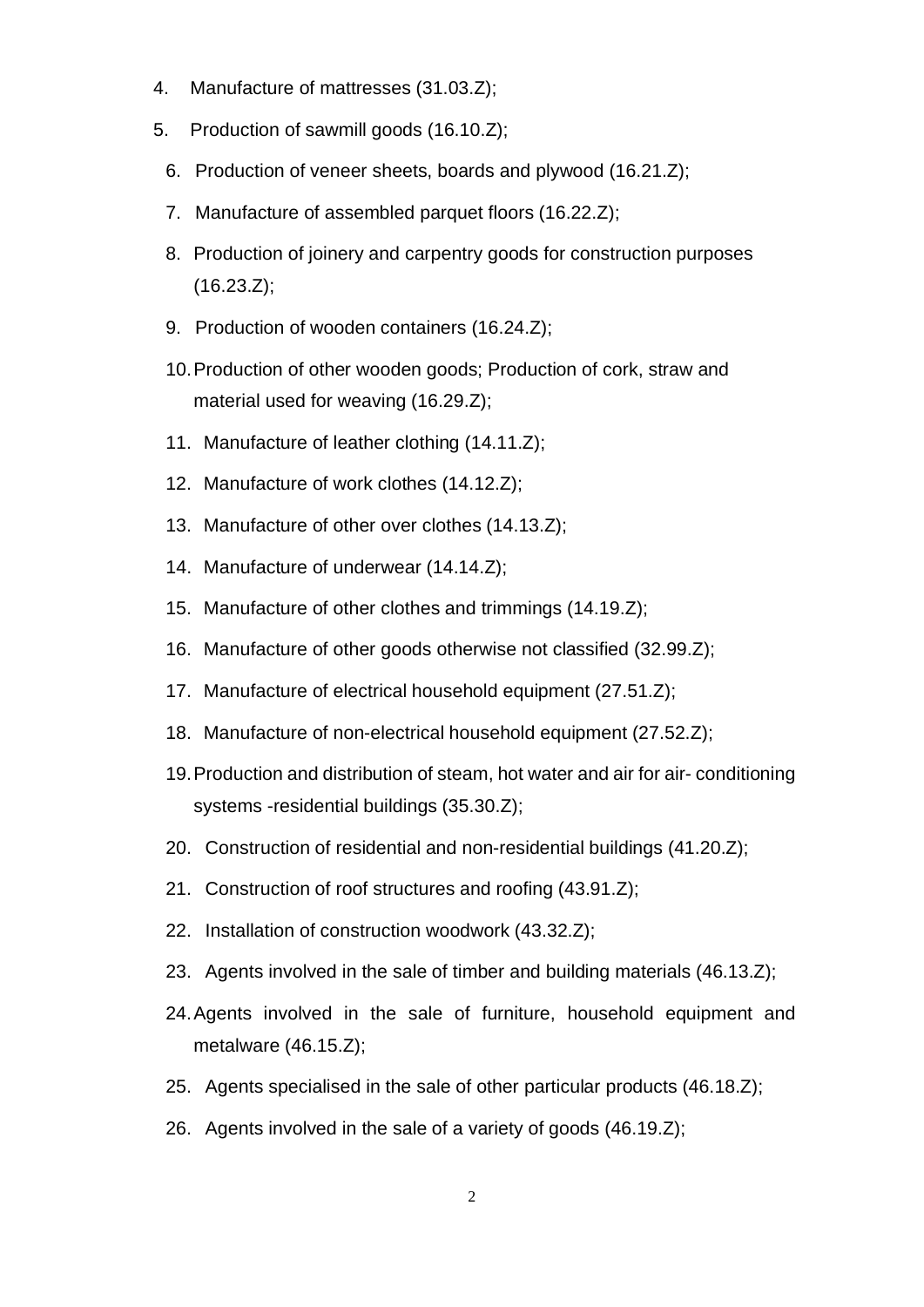- 27. Wholesale of electrical household equipment (46.43.Z);
- 28. Wholesale of furniture, carpets and lighting equipment (46.47.Z);
- 29. Wholesale of other household goods (46.49.Z);
- 30. Wholesale of office furniture (46.65.Z);
- 31. Wholesale of other office machinery and equipment (46.66.Z);
- 32. Non-specialised wholesale trade (46.90.Z);
- 33. Wholesale of wood, construction materials and sanitary equipment (46.73.Z);
- 34. Other retail in non-specialized outlets (47.19.Z);
- 35. Retail sale of furniture, lighting equipment and other household articles in specialised stores (47.59.Z);
- 36. Retail sale of electrical household appliances in specialised stores (47.54.Z);
- 37. Retail sale of hardware, paints and glass in specialised stores (47.52.Z);
- 38. Other retail sale of new goods in specialised stores (47.78.Z);
- 39. Retail sale via mail order houses or via Internet (47.91.Z);
- 40. Freight transport by road (49.41.Z);
- 41. Cargo handling in other terminal facilities (52.24.C);
- 42. Warehousing and storage of other goods (52.10.B);
- 43. Renting and operating of own or leased real estate (68.20.Z);
- 44. Renting and leasing of other motor vehicles excluding motorcycles (77.12.Z);
- 45. Renting and leasing of office machinery and equipment excluding computers (77.33.Z);
- 46. Other research and experimental development on natural sciences and engineering (72.19.Z);
- 47. Market research and public opinion polling (73.20.Z);
- 48. Activities of financial services holding companies (64.20.Z);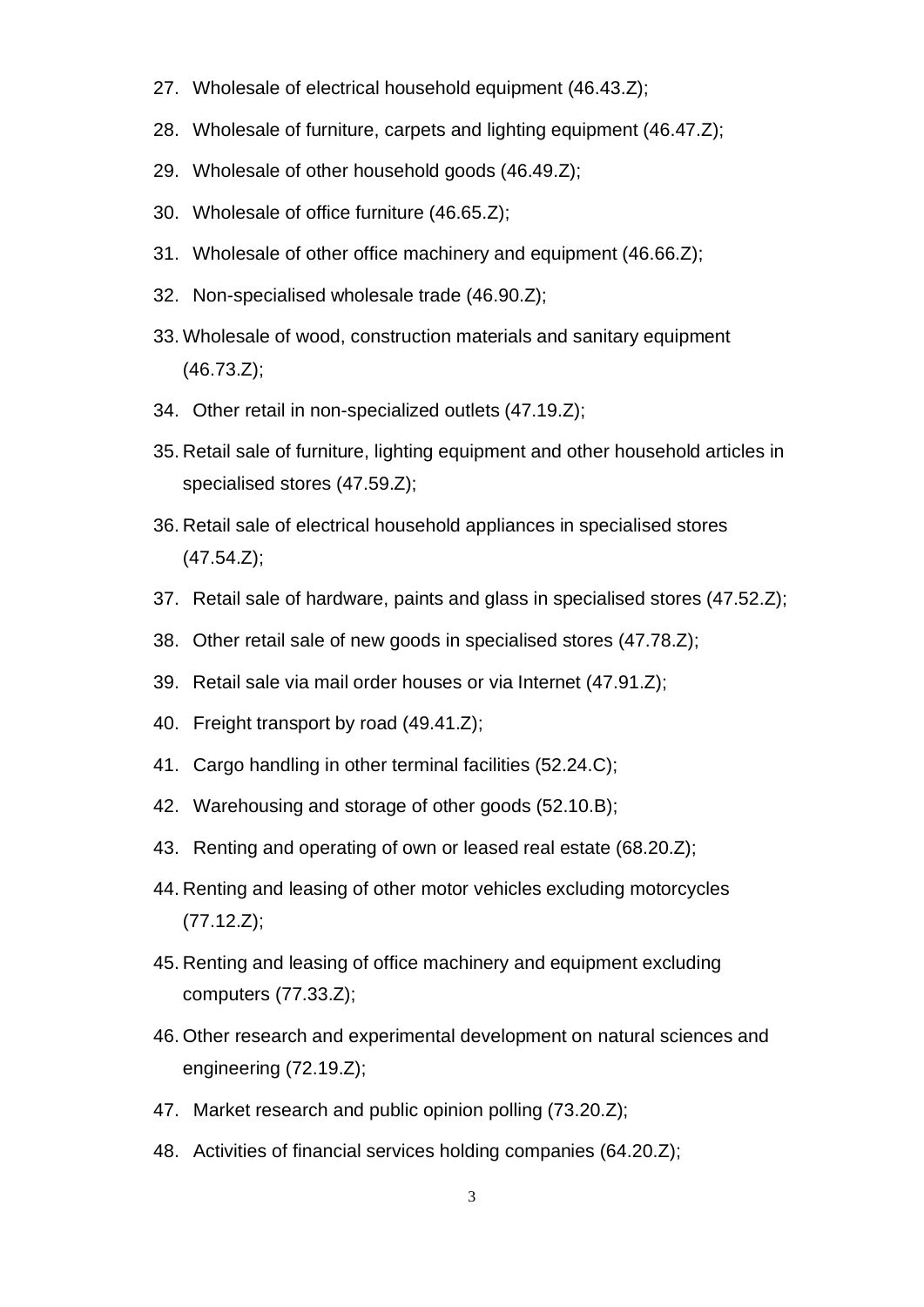- 49. Activities of head offices and holdings excluding financial services holdings (70.10.Z);
- 50. Architectural activities (71.11.Z);
- 51. Engineering activities and related technical consultancy (71.12.Z);
- 52. Other technical testing and analysis (71.20.B);
- 53. Activities of advertising agencies (73.11.Z);
- 54. Media representation: sale of advertising time and space in radio and TV (73.12.A);
- 55. Media representation: sale of advertising space in print media (73.12.B);
- 56. Media representation: sale of advertising time and space in electronic media (Internet) (73.12.C);
- 57. Media representation: sale of advertising time and space in other media (73.12.D);
- 58. Activities of employment placement agencies (78.10.Z);
- 59. Temporary employment agency activities (78.20.Z);
- 60. Other activities related to human resources provision (78.30.Z);
- 61. Activities related to organisation of fairs, trade shows and conventions (82.30.Z);
- 62. Other out-of-school forms of education, not elsewhere classified (85.59.B);
- 63. Other business support service activities not elsewhere classified (82.99.Z).

## **§ 4**

#### **Company share capital and shares**

4.1. The Company share capital shall be:

PLN 23,930,769 (twenty-three million nine hundred thirty thousand seven hundred sixty-nine) and is divided into: 8,793,992 (eight million seven hundred ninety-three thousand nine hundred ninety-two) series A bearer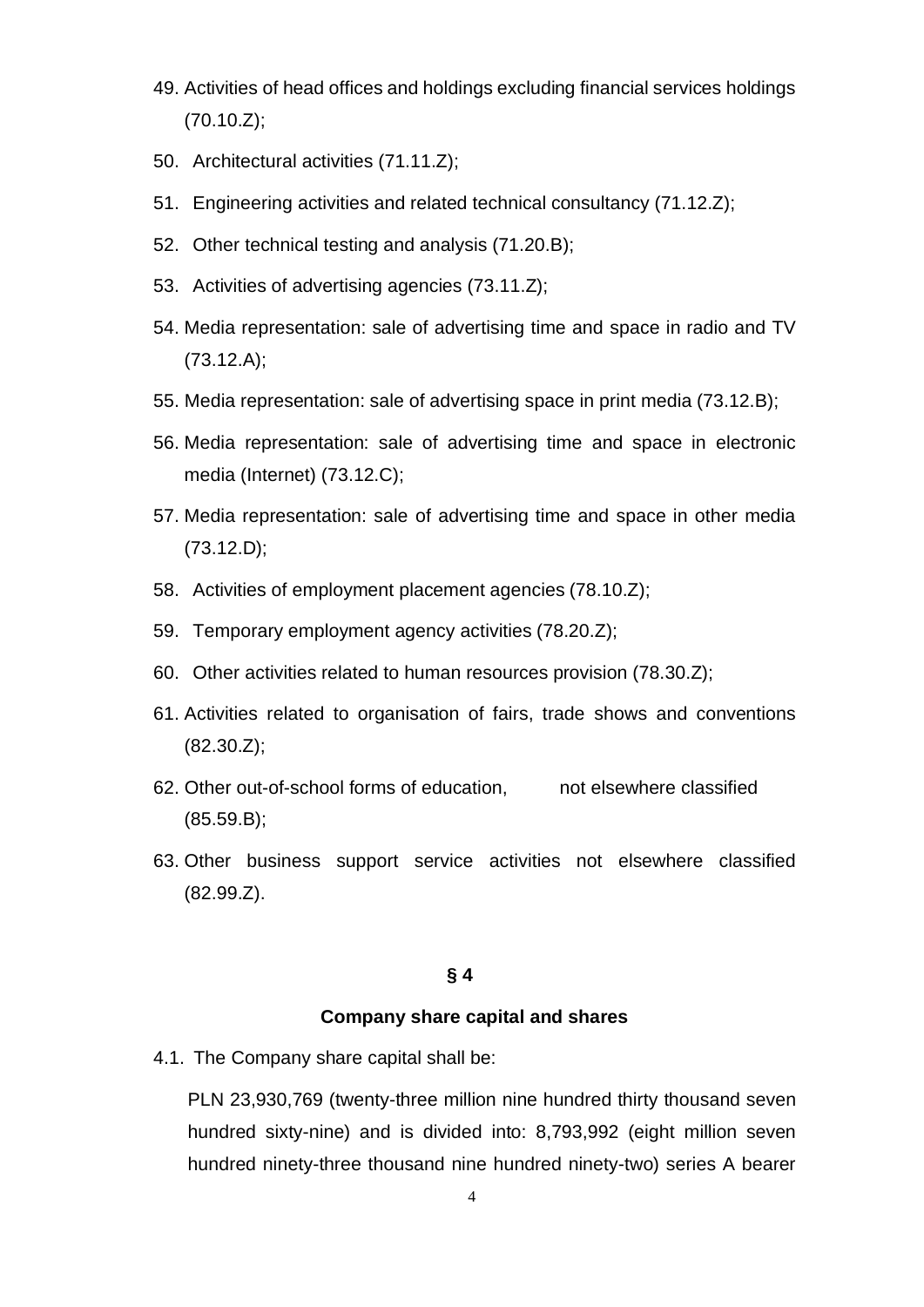shares of nominal value of PLN 1 (one) each; 2,456,380 (two million four hundred fifty-six thousand three hundred eighty) series B bearer shares of nominal value of PLN 1 (one) each; 6,058,000 (six million fifty-eight thousand) series C ordinary bearer shares of nominal value of PLN 1 (one) each; 2,047,619 (two million forty-seven thousand six hundred nineteen) series D ordinary bearer shares of nominal value of PLN 1 (one) each; 4,327,093 (four million three hundred twenty-seven thousand ninety-three) series E ordinary bearer of nominal value of PLN 1 (one) each; 68,000 (sixty-eight thousand) series F ordinary bearer shares of nominal value of PLN 1 (one) each; 150,000 (one hundred fifty thousand) series G ordinary bearer shares of nominal value of PLN 1 (one) each; 29,685 (twenty-nine thousand six hundred eighty-five) series H ordinary bearer shares of nominal value of PLN 1 (one) each.

- 4.2. A-series registered shares have been obtained as a result of the transformation of a limited liability company into a joint stock company, referred to in § 1 item 1.4 of these Articles of Company, in the process of which all the Partners with shares corresponding to all their stocks joined the Company.
- 4.3. The Company has the right to issue registered and bearer shares.

The conversion of registered shares to bearer shares and vice versa requires an approval of the Supervisory Board.

- 4.4. The shares are transferable subject to legal limitations concerning transferability of shares issued in return for contribution in kind.
- 4.5. The shares are redeemable.

The method and conditions of redemption are each time specified by the General Meeting.

The Company may issue utility shares in return for redeemed shares, on the basis of conditions determined by the General Meeting.

4.6. The Company may issue bonds, including convertible bonds.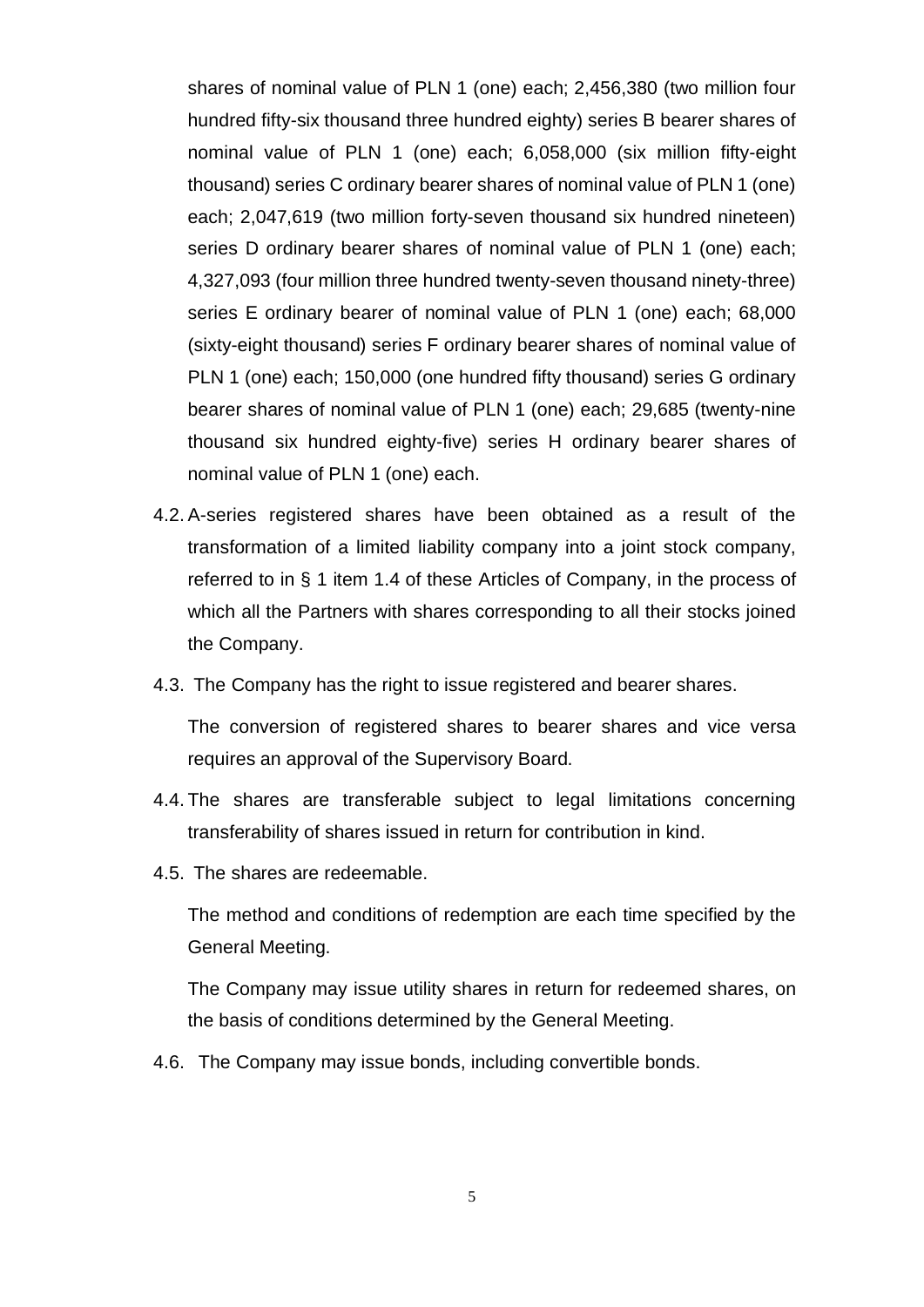#### **Governing bodies of the Company**

- 5.1. Management Board.
- 5.1.1. The Management Board consists of one to seven members, appointed for mutual term of office. The Supervisory Board defines via resolution a number of Management Board, elects the Chairman of the Management Board and the remaining members, among whom it may appoint the Vice-Chairman of the Management Board. Term of office of the first Management Board lasts one year. Terms of office for subsequent Management Boards shall last 5 years.
- 5.1.1 ' The President of the Management Board shall control the work of the Management Board, and in particular:
	- a) he shall call meetings of the Management Board,
	- b) he shall determine the agenda of the meetings.
- 5.1.2. Resolutions of the Management Board are adopted by an ordinary majority of the votes cast.

In case of an equal number of votes, the President shall have the casting vote. A vote for or against a resolution shall be deemed a vote cast.

- 5.1.3. The Management Board shall adopt Rules and Regulations for its proceedings.
- 5.1.4. The following persons are authorised to make representations and assume obligations:

a/ the President of the Management Board, on his own,

b/ one of the members of the Management Board together with a Procurator,

c/ two members of the Management Board.

5.1.5. The Management Board is obliged to manage the Company's business according to the provisions of the relevant laws, the Articles of Company, resolutions of the General Meeting and resolutions of the Supervisory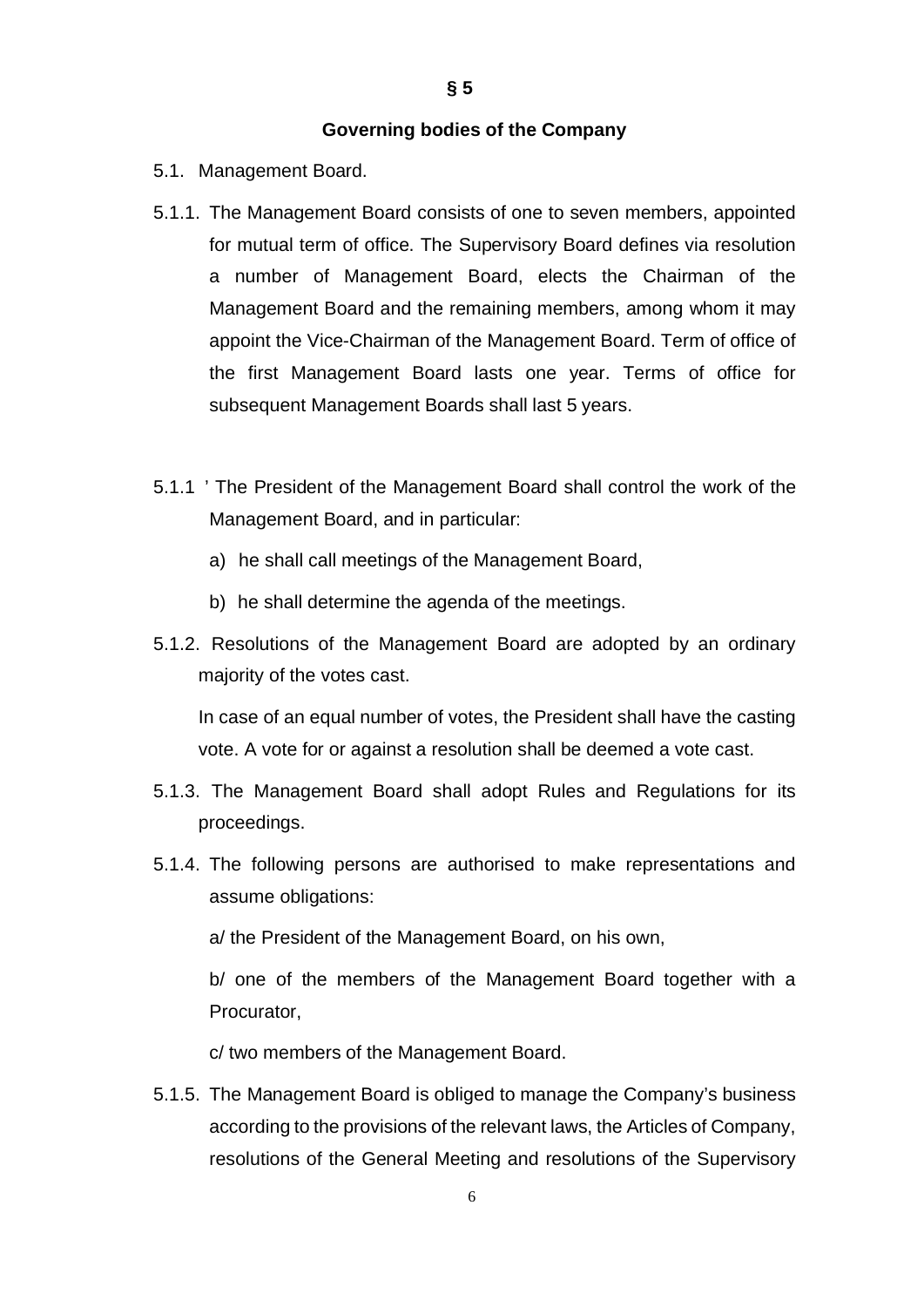Board passed within its powers.

5.1.6. All the actions outside the regular authority of the Management Board are subject to the approval of the Supervisory Board, unless the provisions of the law or the Articles of Company stipulate that the decision should be taken exclusively by the General Meeting.

Such an approval is specifically required for the following actions:

a/ purchase and sale of real estate, perpetual usufruct or a share in a real estate, sale and transfer of usufructuary right to real estate, encumbering of property, establishing limited property rights regarding the Company's assets,

b/ taking up loans in excess of the financial plan of the Company,

c/ providing guarantees for an amount exceeding in total the equivalent of EUR 150,000,

d/ assuming third party's liabilities,

e/ accepting and establishing liens and other instruments of security, except for liens and instruments of security connected with ordinary business activities in the amount not exceeding in total the equivalent of EUR 150,000,

f/ entering into, terminating and amending lease agreements and other similar agreements if they cover a period longer than three years and if their annual rental fee paid by the Company exceeds the equivalent of EUR 150,000,

g/ leasing out the Company or its part,

h/ purchase and sale of plants and branches of the Company, i/ sale of the Company or its part,

j/ permitting employees to share in profits and granting them special retirement and disability pension rights,

k/ developing annual plans /in particular: investment and financial plans/ as well as strategic plans,

l/ extending loans, except for regular trade, for a total amount exceeding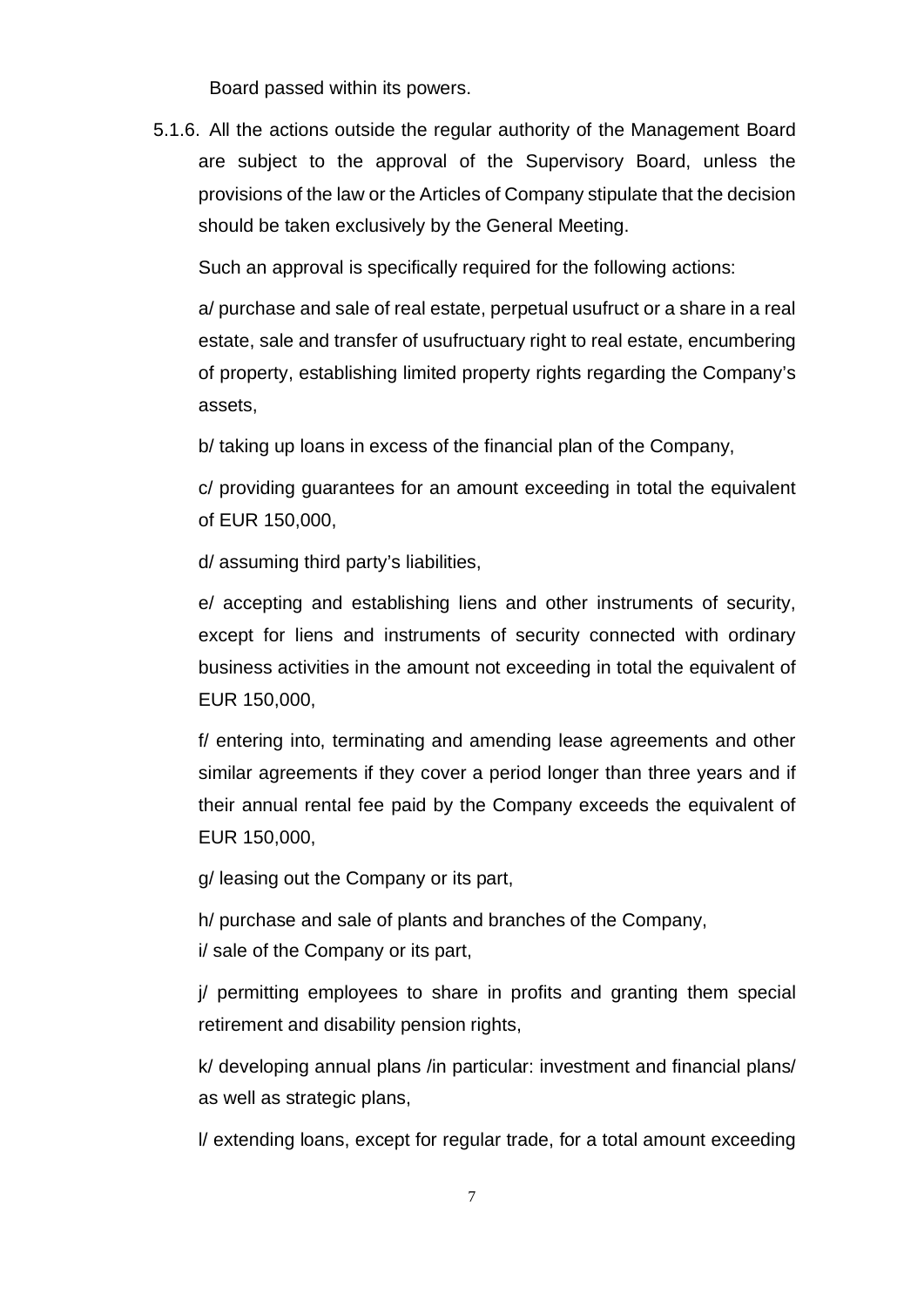the equivalent of EUR 50,000.

- 5.1.7. The Management Board defines the Corporate strategy and presents it to the Supervisory Board for approval.
- 5.1.8. All the agreements between members of the Management Board and the Company are concluded by the Chairman of the Supervisory Board on behalf of the Company.

Terms and conditions of such agreements are determined by the Supervisory Board.

- 5.2. Supervisory Board
- 5.2.1. The Supervisory Board shall consist of five to seven members. At least two Members of the Supervisory Board shall meet the independence requirements as set out in the Act of 11 May 2017 on Statutory Auditors and their Self-government, Entities Authorised to Audit Financial Statements and Public Supervision. The General Meeting shall determine the number of Members of the Supervisory Board. Members of the Supervisory Board shall be appointed for a joint four- year term of office. The mandates of Members of the Supervisory Board shall expire no later than on the date of the General Meeting approving the Company's financial statements for the last full financial year of the term of office of the Supervisory Board. The Chairperson of the Supervisory Board shall be elected by the General Meeting from among its previously elected members.
- 5.2.2. Rights and obligations of the Supervisory Board are specified by the provisions of the law and the Articles of Company. The Supervisory Board in particular supervises the total business of the Company and reviews all books, letters and property documents accordingly, in order to verify them. The Supervisory Board may require reports, from the Management Board, concerning any activity of the Company, its legal and trade relationships with enterprises and natural persons it cooperates with, as well as concerning business activities of these enterprises and persons. Apart from that, the Supervisory Board selects an auditor to audit financial statements of the Company.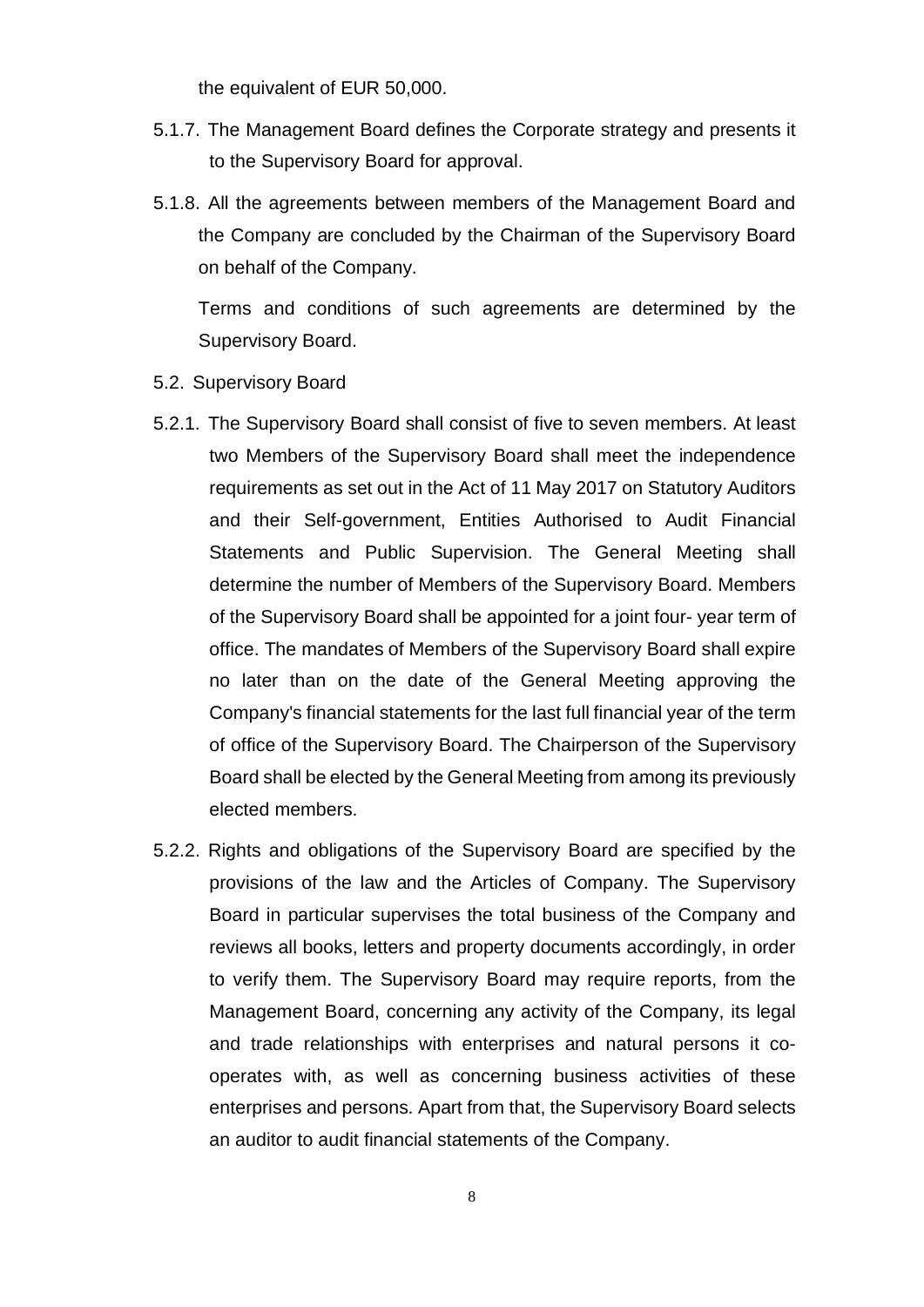- 5.2.3. The date of the first meeting of a newly elected Supervisory Board is determined by the General Meeting or the Management Board, should this be provided by the resolution of the General Meeting. Members of the newly elected Supervisory Board are notified about the date of the first meeting by the Management Board. At the first meeting, members of the Supervisory Board appoint from among themselves a Deputy Chairman and a Secretary, if needed.
- 5.2.4. Meetings of the Supervisory Board shall be held as needed, not less frequently, however, than three times in a financial year. Members of the Management Board shall be invited to meetings of the Supervisory Board. The meetings shall be convened by the Chairman in writing or by electronic mail to the addresses indicated by the Members of the Supervisory Board in 7 (seven) days before the scheduled date of the meeting. In urgent cases, the Chairman may shorten the time or convene a meeting orally, by phone or by electronic mail. The notification of a meeting should include the meeting location, the time it starts, the agenda and proposed resolutions.
- 5.2.4.'Members of the Supervisory Board shall be obliged to provide their valid address for correspondence (postal and electronic addresses, and possibly a fax number) to the Chairman of the Supervisory Board and the Management Board, ensuring that confirmation of receipt of a notification of a meeting or other documents can be obtained from the addressee.
- 5.2.5. The Supervisory Board has the power to adopt resolutions, if all its members have been invited and at least half of the members attend the meeting. Resolutions are passed by ordinary majority of the votes cast. A vote for or against a resolution shall be deemed a vote cast. In the case of an equal number of votes, the Chairman shall have the casting vote.
- 5.2.6. Members of the Supervisory Board may participate in passing resolutions by voting in writing through another member of the Supervisory Board. Voting in writing may not relate to issues introduced to the agenda during the meeting of the Supervisory Board. A vote cast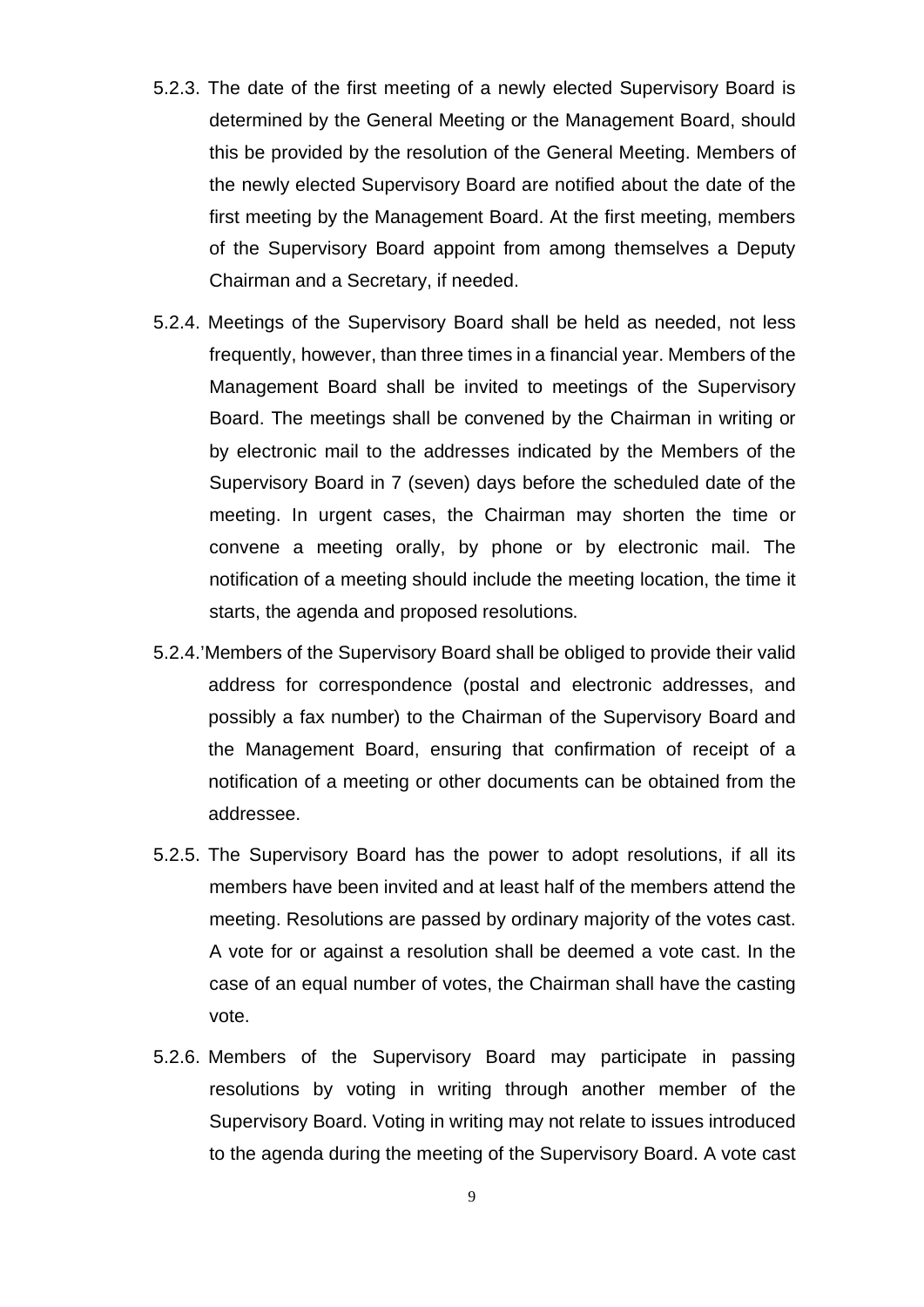in writing should include the contents of the resolution.

The Supervisory Board may also adopt resolutions in writing or by means of distance communication. A resolution is valid when all the Supervisory Board members have been notified about the contents of the draft resolution.

- 5.2.7. The Chairman of the Supervisory Board is authorised to make representations on behalf of the Supervisory Board.
- 5.2.8. The Supervisory Board acts pursuant to the provisions of the law, the Articles of Company, resolutions of the General Meeting, as well as Rules and Regulations adopted by the General Meeting.
- 5.2.9. Members of the Supervisory Board shall receive remuneration for their duties. The remuneration of the Supervisory Board members shall be determined by the General Meeting. Apart from the remuneration, members of the Supervisory Board may receive bonuses in the form of a percentage of profits, pursuant to the resolution of the General Meeting.
- 5.2.10. In the event of decreasing of the composition of the Supervisory Board below the minimum number specified in the Commercial Companies Code, the General Meeting shall complete /elect/ the composition of the Supervisory Board for the remaining part of the term of office.
- 5.2.11. The Supervisory Board shall establish internal committees consisting of members of the Supervisory Board, in particular an audit committee ("Audit Committee"). The composition, manner of appointment, tasks, scope of activity and procedures of work of internal committees shall be specified in the regulations of a given committee adopted by the Supervisory Board. A majority of members of the Audit Committee, including its chairperson, shall meet the independence requirements as set out in the Act of 11 May 2017 on Statutory Auditors and their Selfgovernment, Entities Authorised to Audit Financial Statements and Public Supervision. At least one member of the Audit Committee should have knowledge and skills in accounting or financial statements, and at least one member of the Audit Committee should have knowledge and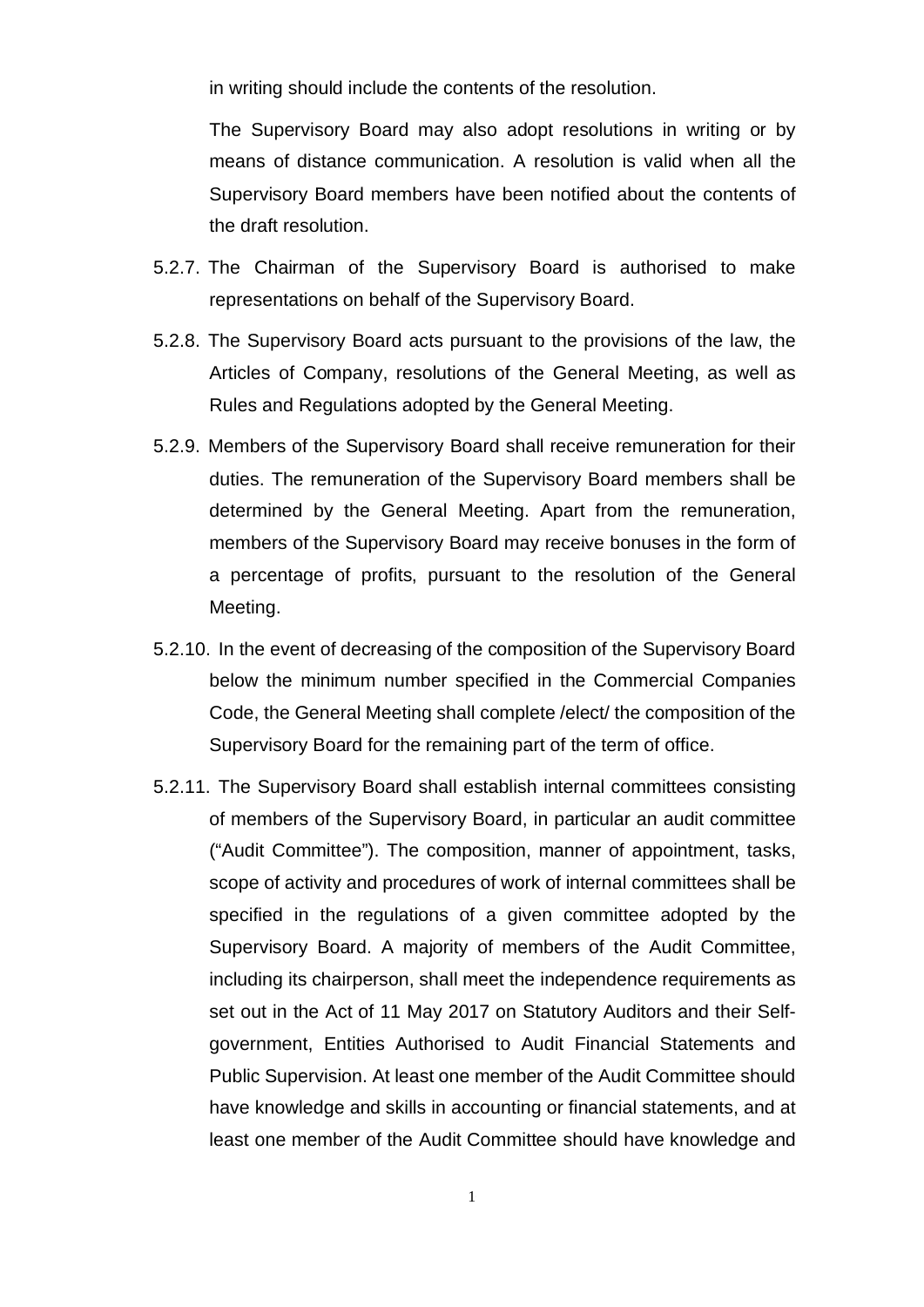skills in the industry in which the Company operates or individual members of the Audit Committee in certain areas should have knowledge and skills in this industry.

- 5.3. General Meeting.
- 5.3.1. An Ordinary General Meeting is convened not later than within six months after the end of each financial year.
- 5.3.2. Each share gives a right to one vote at the General Meeting.
- 5.3.3. The General Meeting adopts the rules of its proceedings.
- 5.3.4. The General Meetings take place on the premises of the head office of the Company or in Warsaw.
- 5.3.5. Resolutions of the General Meeting are adopted by an ordinary majority of the votes cast, unless the provisions of the law or the Articles of Company provide otherwise.

A vote for or against a resolution shall be deemed a vote cast.

- 5.3.6. In case the General Meeting adopts resolutions concerning a change of the objects of the Company with the majority of two thirds of the votes cast in the presence of persons representing at least half of the share capital, redemption of shares is not required.
- 5.3.7. An approval of the General Meeting is not required for purchase and sale of real estate, perpetual usufruct or a share in a real estate.

## **§ 6**

## **Company accounting**

- 6.1. The Company's financial statement and the Management's annual business report for the previous financial year should be prepared by dates specified in the relevant provisions of the law.
- 6.2. The financial and tax year of the Company is a period of 12 (in words: twelve) consecutive full calendar months, beginning on 1 April of a given calendar year and ending on 31 March of the following calendar year. The Company's financial and fiscal year from 1 January 2021 to 31 December 2021 remains unchanged. The Company's financial and fiscal year